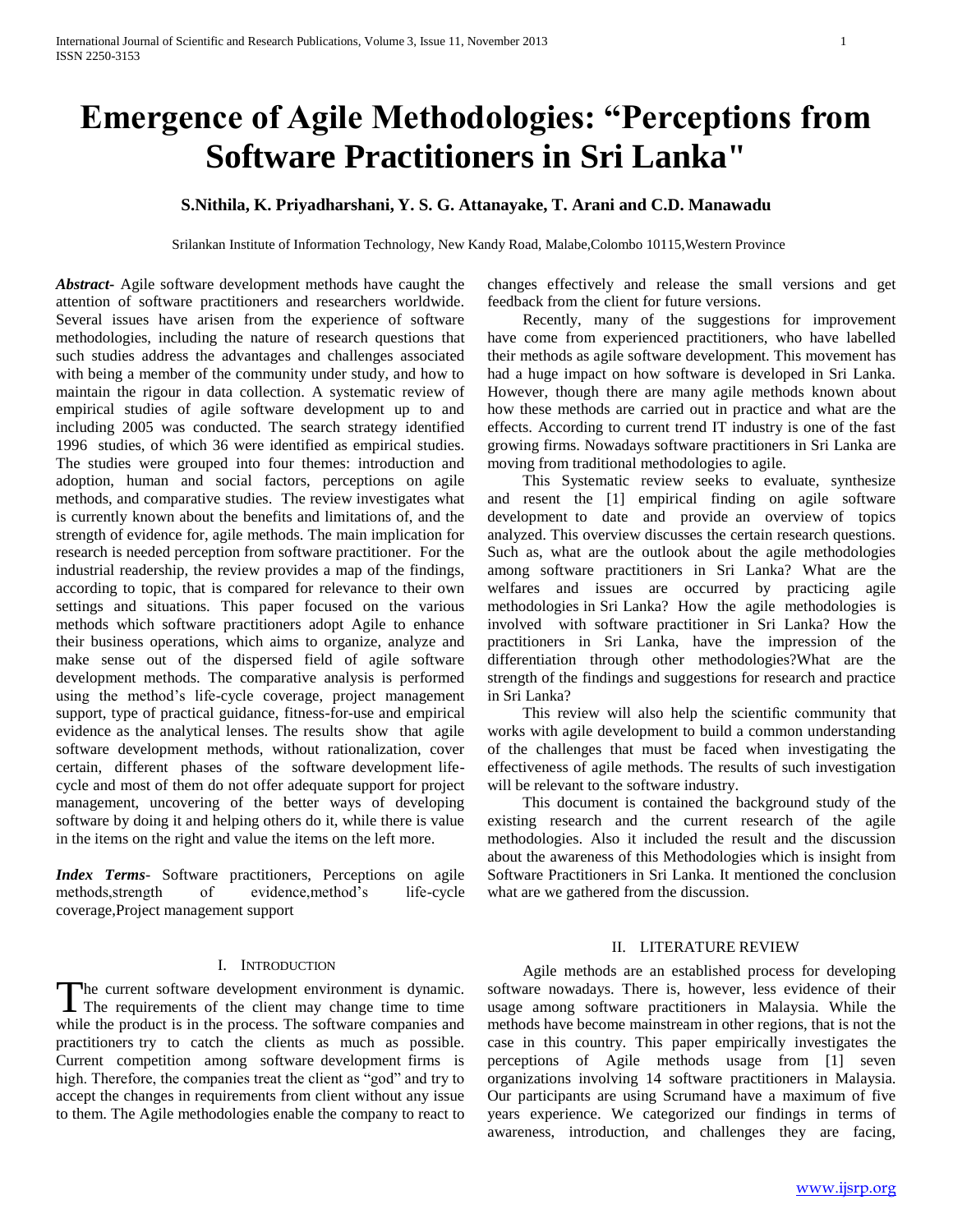together with the suggested and practiced solution from them. The challenges with developing software systems led to a switch from traditional software methodologies like Waterfall towards the Agile software methodologies. These Agile software methodologies have become more and more popular in recent times, and Scrum in particular has been adopted by many companies. The current literature suggests that these Agile methodologies are indeed more effective in project management, particularly in dealing with the complexity of modern software systems and the rapidly changing business environment. Given however a lack of available evidence of such research on the factors leading to the adoption of Scrum, its usage and its impact within Sri Lanka, this thesis investigates [2] the efficacy of Scrum in project management in the Sri Lankan context. Agile methodologies were initially proposed as being effective in specialized scenarios, for example, with small co-located teams, but studies have shown that these methodologies are also effective in many other settings. The existing literature further proposes that many factors can affect the effectiveness of these methodologies. This thesis therefore sets out to compare some of the critical success factors identified in the existing literature against various characteristics found in the Sri Lankan environment.

 The purpose of this study was to investigate whether the software development companies can achieve expected software quality through agile development. In order to reach this goal, the first objective of the research was to identify the [3] software quality factors through various quality models and quality management philosophies. To identify the software development process models. Toanalyze the software quality difference between development methodologies in terms of selected quality factors. And finally to identify the development technique by which high quality software products could develop. The research was conducted in the Sri Lankan context focusing on software development companies registered with the Sri Lanka Exports Association. After the preliminary investigation on obtaining relevant information, four companies namely; Virtusa, Team Work, DMS and E- College were selected for the research. The second pilot survey reflected that it was impossible to collect data from clients. Thus, the research was aimed only at developer oriented quality factors.

 There has been a noticeable focus shift from agile methods such as eXtreme Programming (XP) and Scrum to lean software development in the last several years, which is indicated as "from agile to lean". However, the reality may not be as simple or linear as the term implies. To provide a better understanding of the combined use of agile and lean approaches in software development, a set of experience reports were analyzed. These reports were published in the past conferences dedicated to agile software development and report experiences of using both agile and lean. The results of the analysis show that agile and lean can be [4] combined in different manners for different purposes in software development. Lean is often applied as guiding principles for agile development. When combined at practice level, flow based lean processes tend to substitute time-boxed agile processes.

 The software Requirement Engineering (RE) is one of the most important and fundamental activities in the software life

cycle. With the introduction of different software process paradigms, the Requirement Engineering appeared in different facets, yet remaining its significance without a doubt.

 This study was conducted to analyze the impact of poor Requirement Engineering in outsourced software projects from the developers' [5] context (sample size  $n = 57$ ). It was identified that the present outsourcing scenario has created to have frequent requirement changes, shrunk design and stretched development phases, and frequent deliverables, which have to be accommodated by the software developer with extra effort and commitment beyond the project norms. The results reveal important issues and open policy level discussions while questioning our insights on the outsourcing benefits as a whole.

 Product-Line Engineering and our study aimed to describe what agility is for software product lines and find out more on how this approach could be realized. [6]Agile Software Product-Line Engineering could reap benefits from the best of the two software engineering approaches combining long term strategic efforts with short term agility.

 The companies under study seem to combine Software Product-Line Engineering and Agile Software Development with success, reducing initial investment and exploiting reuse, and we found several practices that are interesting for further study. Based on these practices we present our view of a top- down approach to Agile Software Product-Line Engineering starting with several characteristics and a proposal for a definition of the field. Further, a framework for implementing the approach based on our research is presented, before we describe our thoughts on how the practice areas of Software ProductLine Engineering can be combined with Agile Software Development practices.

 Agile software development represents a major departure from traditional, plan-based approaches to software engineering. A systematic review of empirical studies of agile software development up to and including 2005 was conducted. The search strategy identified. 1996 studies, of which 36 were identified as empirical studies. [7]The studies were grouped into four themes: introduction and adoption, human and social factors, perceptions on agile methods, and comparative studies. The review investigates what is currently known about the benefits and limitations of, and the strength of evidence for, agile methods. Implications for research and practice are presented. The main implication for research is a need for more and better empirical studies of agile software development within a common research agenda. For the industrial readership, the review provides a map of findings, according to topic, that can be compared for relevance to their own settings and situations.

 A survey was conducted among Agile professionals, [8] gathering survey data from 109 Agile projects from 25 countries across the world.

 Multiple regression techniques were used, both at the full regression model and at the optimized regression model via the stepwise screening procedure. The results revealed that only 10 out of 48 hypotheses were supported, identifying three critical success factors for Agile software development projects: (a) Delivery Strategy, (b) Agile Software Engineering Techniques, and (c) Team Capability.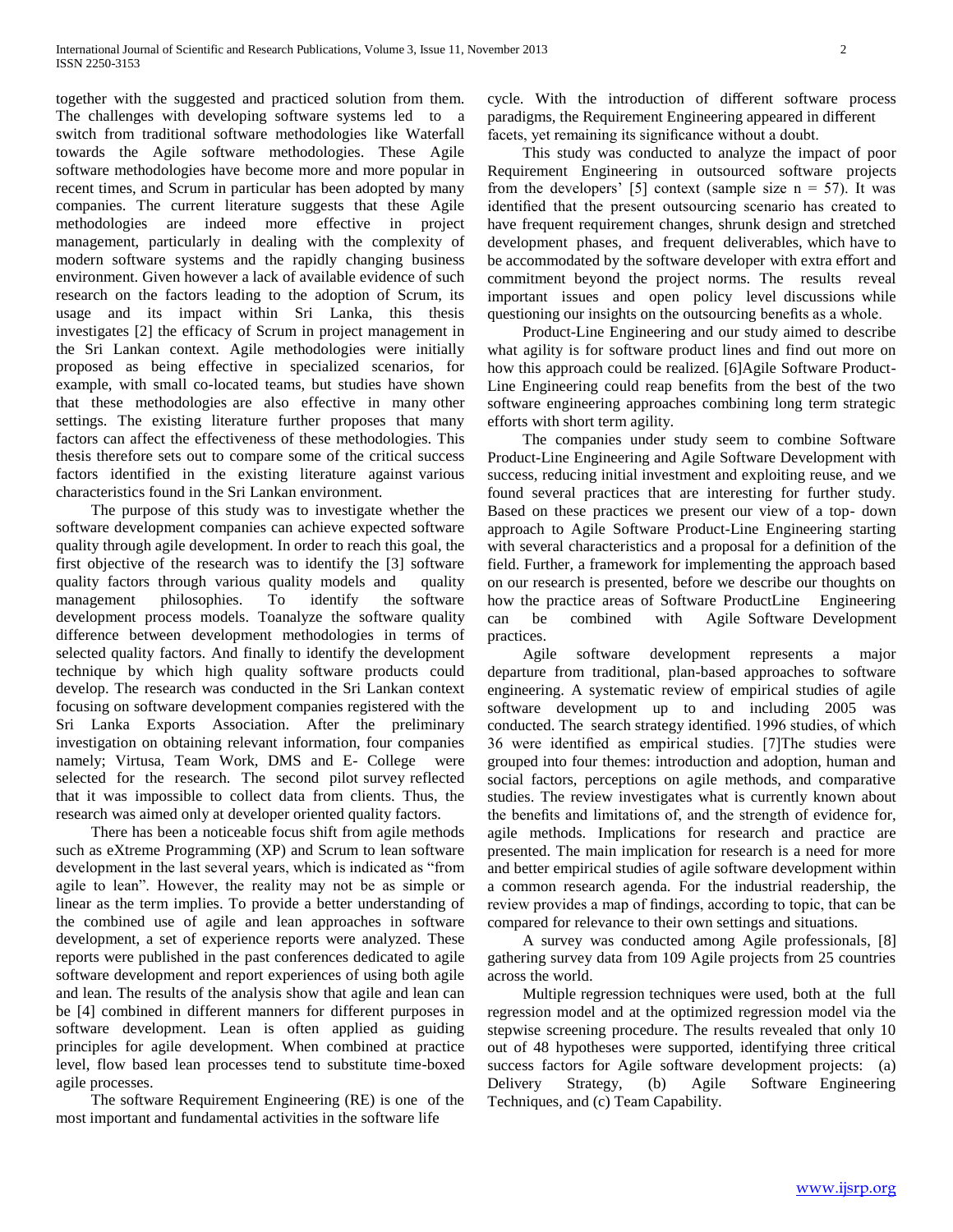Limitations of the study are discussed together with interpretations for practitioners. To ensure success of their projects, managers are urged to focus on choosing a high- caliber team, practicing Agile engineering techniques and following Agile-style delivery strategy.

 Participants agree that documentation tools should seek to better extract knowledge from core resources. These resources include the system's source code, test code and changes to both. Resulting technologies could then help reduce the effort required for documentation maintenance, something that is shown to rarely occur. Our data reports compelling evidence that software professionals value technologies that improve automation of the documentation process, as well as facilitating its maintenece. [9]

#### III. METHOLOGY

 The team has gathered information form quantitative research method which is used to aim to gather an in-depth understanding of software practitioner in Sri Lanka. The research methodology was based on a comprehensive survey conducted through software practitioner in Software development industry in Sri Lanka. Since the main objectives of the study and the research problem are generic to any Information technology industry company and country as a whole the survey and its findings could easily be generalized with minor alterations. For this study, 32 software developers from 8 Small to Medium software developing enterprises were used.



**Figure 1: Current position of software practitioner**

| Type              | No of<br><b>Practitioners</b> | Percentage |
|-------------------|-------------------------------|------------|
| QA Manager        |                               | 28%        |
| Software Engineer |                               | 31%        |
| Trainee           |                               | 41%        |

**Table 1: Current position of software practitioners**



**Figure 2: Working Experience**

| <b>Duration</b> | No of<br><b>Employee</b> | Percentage |  |
|-----------------|--------------------------|------------|--|
| $< 6$ Months    | 13                       | 41%        |  |
| $< 1$ Year      |                          | 25%        |  |
| 1-5 Years       |                          | 28%        |  |
| $>$ 5 Years     |                          | 6%         |  |

## **Table 2: Working Experience**

## IV. RESULT AND DISCUSSION

 In this study the team has come up with a decision that agile methodology is used by 94% of software practitioners in Sri Lanka. There are only 11% of practitioners gained full of satisfactions. 12% of practitioners are extremely interested in agile methodology. By comparing with other practices the agile methodology got 84% in performance.



### **Figure 3 : Issues Occurred While Practicing Agile**

| <b>Issues</b> | No Of                | <b>Percentage</b> |
|---------------|----------------------|-------------------|
|               | <b>Practitioners</b> |                   |
| Yes           |                      | 3%                |
| No            |                      | 53%               |
| Not at all    |                      | 14%               |

**Table 3: Issues Occurred While Practicing Agile**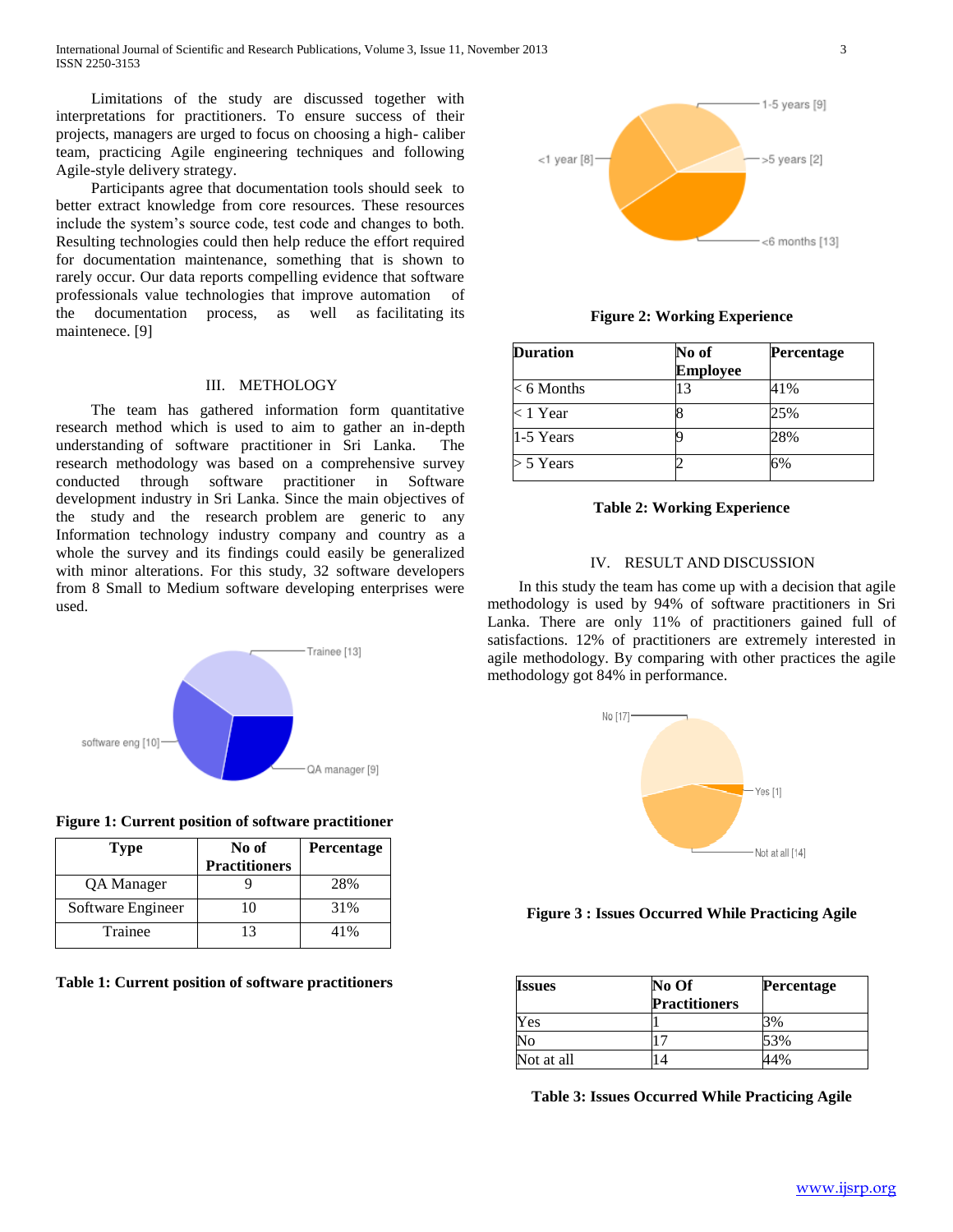

**Figure 4: Agile is compared with other methodologies**

| Performance | No of                | Percentage |
|-------------|----------------------|------------|
|             | <b>Practitioners</b> |            |
| Better      |                      | 84%        |
| Same        |                      | 0%         |
| Bad         |                      | 0%         |
|             |                      | 6%         |





**Figure 5: No of practitioners are using Agile**

| <b>Usage</b> | No of<br><b>Practitioners</b> | Percentage |
|--------------|-------------------------------|------------|
| Yes          |                               | 94%        |
| √օ           |                               |            |





## **Figure 6: Interest in Agile Methodology**

| <b>Interest</b>           | No of<br><b>Practitioners</b> | Percentage |
|---------------------------|-------------------------------|------------|
| Not at all                |                               | 31%        |
| Neither interest          |                               | 3%         |
| Interest                  |                               | 28%        |
| <b>Extremely Interest</b> | 12                            | 38%        |

**Table 6: Interest in Agile Methodology**





| Quality   | No of<br><b>Practitioners</b> | <b>Percentage</b> |
|-----------|-------------------------------|-------------------|
| Very Poor |                               | 0%                |
| Poor      |                               | 0%                |
| Good      | 12                            | 38%               |
| Excellent |                               | 63%               |

**Table 7: Practitioners Satisfaction(Quality)**



**Figure 8: Experience of using Agile**

| <b>Experience</b> | No                   | of | Percentage |
|-------------------|----------------------|----|------------|
|                   | <b>Practitioners</b> |    |            |
| Very Poor         |                      |    | $0\%$      |
| Poor              | რ                    |    | 19%        |
| Good              | 15                   |    | 47%        |
| Excellent         |                      |    | 34%        |

## **Table 8: Experience of using Agile**

## V. CONCLUSION

 The outcome of this research, there are some possible future studies relevant to this research, which can be considered as further extensions. The main goal of this study is focused on appearance of Agile Methodologies, insight from Software Practitioners in Sri Lanka. The objective of this study was to investigate how agile and lean approaches have been combined in software development. To explore this phenomenon, a data analysis of 32 experience reports containing real-world experiences of combining agile and lean in software development was conducted. The patterns of combining agile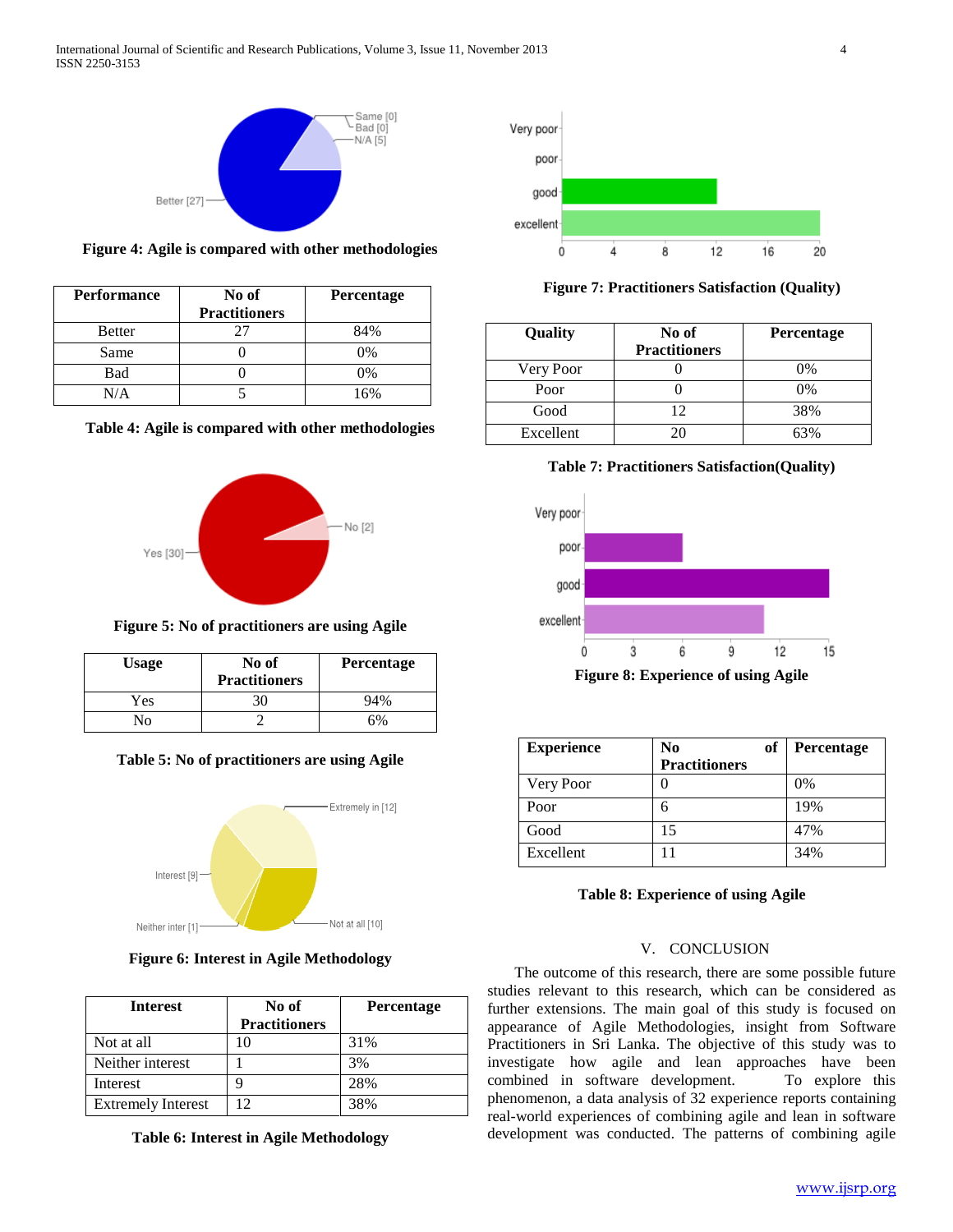and lean in these experience reports were identified and categorized in a more systemic way. The findings of the study would enrich our understanding of how agile can be combined in software development. The combination types identified in the study can serve as a thematic map for the researchers who intend to conduct more in-depth study of the phenomenon of agile. The practical implication of the study is that it reveals different ways to agile. There is no one-type-fits-all solution. Each organization should reflect on its own situation and needs before embarking on the journey of combining agile. Then the potential combinations summarized in this study could provide them with some promising directions to explore. However, how to effectively tailor the combination types to suit the specific situation and needs of the organization is a challenge yet to be addressed satisfyingly and worth further studying.

 One main limitation of the study is lack of practitioners in the software industry have been selected for the research.Even though there are number of software firms in Sri Lanka and some of the companies has to be selected and there are many field of practitioners in the industry. But our target is few of them. There are different type of software methodologies available, although the different kinds of project has to be focused on several methodologies it may depend on the life time, complexity, cost and knowledge of the practitioners in their project the team has not been considered them. There are some sub practices in agile such as Xtreme Programming and scrum; the team did not deeply consider those methodologies. Agile methodology has some critical success factors as same as a correct delivery strategy, a proper practice of Agile software engineering techniques and a high-caliber team.

 Another interesting study is to bring the analysis presented in the paper one step deeper and analyze specific agile practices that are possibly disjoint, to reveal how and why these practices are related and enacted indifferent organizational contexts to the future researchers. This review holds a precise conclusion of this master thesis summarizing the important points and findings of our work.

#### **REFERENCES**

- [1] A. Asnawi, Andrew M. Gravell and Gary B. Wills," Emergence of Agile Methods: Perceptions from Software Practitioners in Malaysia",2012.[Online].Available: http://eprints.soton.ac.uk/273052/1/4657a030.pdf[Accessed:Auguest. 8, 2013]
- [2] G. A. L. Senanayake, "The effectiveness of scrum in project management in the srilankan context" December ,2009.[online].Available: http://www.ccs.neu.edu/home/rukmal/public/AshaSenanayake\_MBA\_Thesi s.p df[Accessed: Aug. 11, 2013].
- [3] L. D. Zoysa, "Software Quality Assurance in Agile and Waterfall Software Development Methodologies: A Gap Analysis."February,2011.[online].Available:http://archive.cmb.ac.lk/researc h/bitstream/70130/1335/1/Viva%20Corrected%20Thesis\_sent.pdf[Accessed : Aug. 11, 2013].
- [4] "The Combination of Agile and Lean in Software Development: An Experience Report Report Analysis" [online].Available:http://ulir.ul.ie/bitstream/handle/10344/1705/2011\_Wang . pdf?sequence=2 [Accessed:Aug. 7, 2013]
- [5] I. Perera, "Impact of Poor Requirement Engineering in Software Outsourcing: A Study on Software Developers' Experience" [Online].Available: http://www.journal.univagora.ro/download/pdf/520.pdf[Accessed:Aug. 11,

2013]

- [6] T. Dingsoyr, I. K. C. Kang, "Practices of Agile Software ProductLine Engineering A qualitative assessment of empirical studies" ,Aug.2009 .[Online].Available:http://ntnu.divaportal.org/smash/get/diva2:348922/FULLTEXT01[Accessed:Auguest. 11, 2013]
- [7] T. Dyba, T.Dingsoyr SINTEF ICT, S.P. Andersensv, " Empirical studies of agile software development: A systematic review", 24 January 2008.[Online].Available:http://alarcos.infcr.uclm.es/doc/MetoTecInfInf/Articulos/dyba.pdf[Accessed:Auguest. 11, 2013]
- [8] T. Chow, D.B. Cao, " A survey study of critical success factors in agile software projects" 17 August 2007.[Online].Available:http://www.ccunix.ccu.edu.tw/~kcchen/PM/Presen ta tions/2012.05.25/Team4.pdf[Accessed:Auguest. 11, 2013]
- [9] A. Forward, T. C. Lethbridge, "The Relevance of Software Documentation, Tools and Technologies: A Survey"[Online].Available:http://www.rosehulman.edu/Users/faculty/young/CS-Classes/csse575/Resources/DocumentationSurveyPaper.pdf[Accessed:Augu es t. 11, 2013]
- [10] P. Abrahamssona, J. Warstab ,M. T. Siponenb and J. Ronkainen, "New Directions on Agile Methods: A Comparative Analysis",2003.[Online].Available:http://secure.com.sg/courses/ICT353/Se ss ion\_Collateral/TOP\_03\_ART\_06\_ARTICLE\_ABRAHAMSSON\_New\_Dir ectio ns\_Agile\_Methods.pdf [Accessed:August. 11, 2013]
- [11] B. Boehm, R. Turner, "Balancing Agility and Discipline: Evaluating and Integrating Agile and Plan-Driven Methods",2004.[Online].Available:http://faculty.salisbury.edu/~xswang/Re se arch/Papers/SERelated/Agile/21630718.pdf [Accessed:August. 10, 2013]
- [12] I. Lindvall, V.Basili, B. Boehm, P. Costa, K. Dangle, F. Shull, R. Tesoriero, Williams and M.Zelkowitz, "Empirical Findings in Agile Methods",2002. Online].Available:http://www.itu.dk/people/oladjones/semester%203/advan ce d%20it%20mgt%20and%20software%20engineering/project/materials/emp

ir ical%20finding%20in%20agile%20methods.pdf [Accessed:Aug. 11, 2013]

[13] D. Cohen, M. Lindvall, and P.Costa, "An Introduction to Agile Methods"20 Jan.

2004.[Online].Available:http://robertfeldt.net/courses/agile/cohen\_2004\_int r o\_to\_agile\_methods.pdf[Accessed:Aug.8, 2013]

[14] L. M. Maruping, V. Venkatesh,"A Control Theory Perspective on Agile Methodology Use and Changing User Requirements" 3, Sep.2009.[Online].Available:http://vvenkatesh.com/Downloads/Papers/fullt ext/pd f/Maruping\_Venkatesh\_Agarwal\_ISR\_2009.pdf [Accessed:August.

11, 2013] A.Begel,N. Nagappan,"Usage and Perceptions of Agile Software Development in an Industrial Context: An Exploratory

Study" .[Online].Available:http://research.microsoft.com/enus/um/redmond/groups/hip/papers/agiledevatms.pdf[Accessed:Aug. 11, 2013]

- [15] S. S.Abdullah ,M. Holcombe and M. Gheorge, "The Impact of an Agile Methodology on the Well Being of Development Teams",2006.[Online].Available:http://citeseerx.ist.psu.edu/viewdoc/downl oa d?doi=10.1.1.144.1305&rep=rep1&type=pdf[Accessed:Aug. 11, 2013]
- [16] J. Newkirk, "Introduction to Agile Processes and Extreme Programming" ,.[Online].Available:ftp://www.ufv.br/dpi/mestrado/XP/newki rk\_XP.pdf[Accessed:Aug. 8, 2013]
- [17] M. Huo, J. Verner, L. Zhu and M. A. Babar, " Software Quality and Agile Methods",2004.[Online].Available:http://utopia.csis.pace.edu/dps/2008/mca p ellan/projects/SW%20Quality%20and%20Agile%20Methods%20- %2004.pdf[Accessed:Aug. 10, 2013]